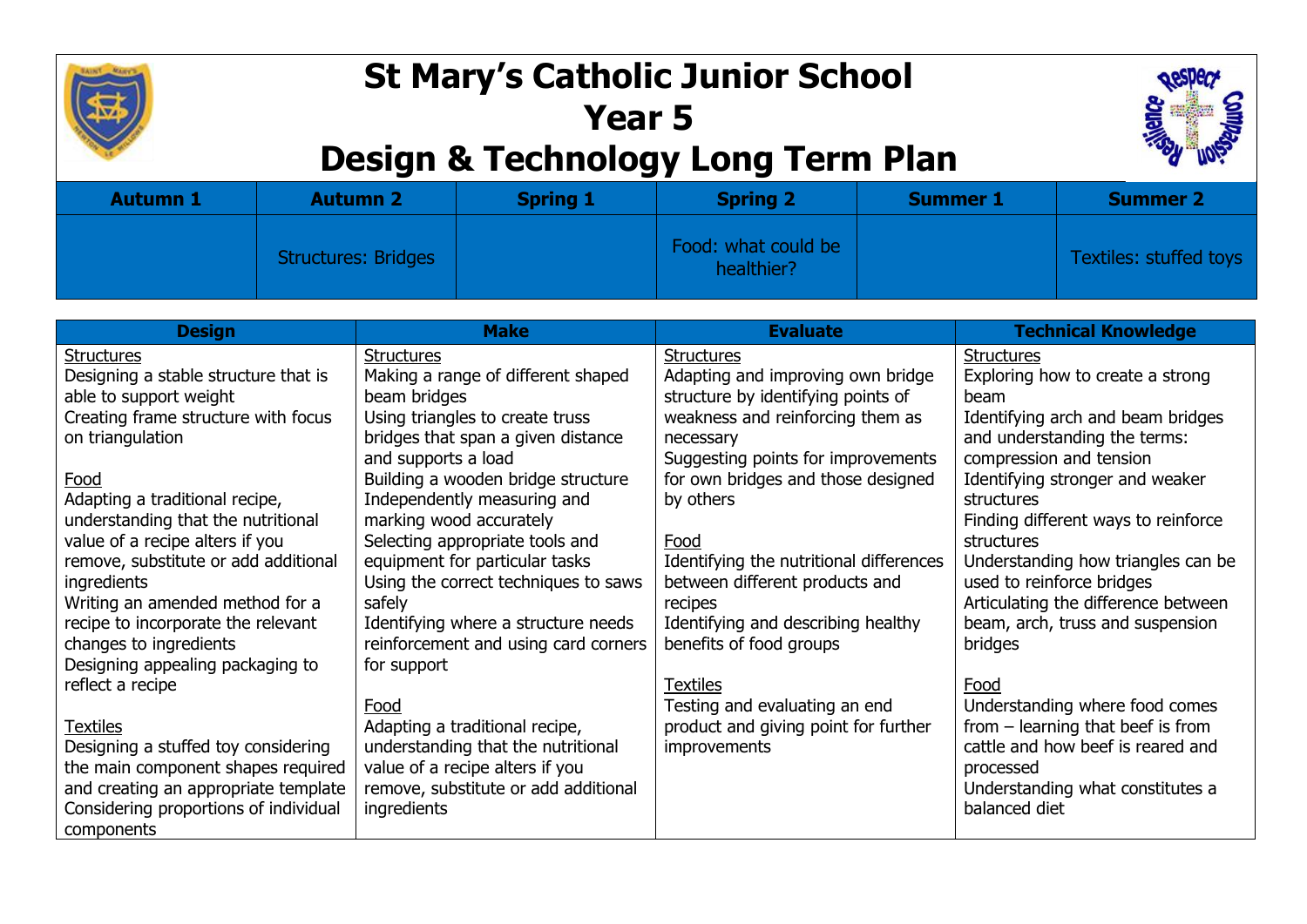| Writing an amended method for a<br>recipe to incorporate the relevant<br>changes to ingredients<br>Designing appealing<br>packaging to reflect a recipe                                                                                                                    | Learning to adapt a recipe to make it  <br>healthier<br>Comparing two adapted recipes<br>using a nutritional calculator and<br>then identifying the healthier option                           |
|----------------------------------------------------------------------------------------------------------------------------------------------------------------------------------------------------------------------------------------------------------------------------|------------------------------------------------------------------------------------------------------------------------------------------------------------------------------------------------|
| <b>Textiles</b><br>Creating a 3D stuffed toy from a 2D<br>design<br>Measuring, marking and cutting<br>fabric accurately and independently<br>Creating strong and secure blanket<br>stitches when joining fabric<br>Using applique to attach pieces of<br>fabric decoration | <b>Textiles</b><br>Learning to sew blanket stitch to join<br>fabric<br>Applying blanket stitch so the space<br>between the stitches are even and<br>regular<br>Threading needles independently |

|                                      | <b>Key Knowledge</b>                                                                                                                                                                                                               | <b>Vocabulary</b>                                                                                                                                                                                                                                                           | Assessment Criteria - 'Can I? statements'                                                                                                                                                                                                                                                                                                                                                                                                                                                                                                                                                                                                                                                                                                                                                                                                                                                                                                                                                       |
|--------------------------------------|------------------------------------------------------------------------------------------------------------------------------------------------------------------------------------------------------------------------------------|-----------------------------------------------------------------------------------------------------------------------------------------------------------------------------------------------------------------------------------------------------------------------------|-------------------------------------------------------------------------------------------------------------------------------------------------------------------------------------------------------------------------------------------------------------------------------------------------------------------------------------------------------------------------------------------------------------------------------------------------------------------------------------------------------------------------------------------------------------------------------------------------------------------------------------------------------------------------------------------------------------------------------------------------------------------------------------------------------------------------------------------------------------------------------------------------------------------------------------------------------------------------------------------------|
| <b>Structures:</b><br><b>Bridges</b> | To explore how to reinforce<br>$\bullet$<br>a beam (structure) to<br>improve its strength<br>To build a spaghetti truss<br>bridge<br>To build a wooden truss<br>bridge.<br>To complete, reinforce and<br>evaluate my truss bridge. | Aesthetics<br>Arch bridge<br>Assemble<br>Beam bridge<br>Bench hook /vice<br>Corrugation<br>Factors<br>Hardwood<br>Joint<br>Lamination<br>Mark out<br>Material properties<br>Rigid<br>Sandpaper /glasspaper<br>Softwood<br>Stability<br>Stiff(ness)<br>Strength<br>Technique | Can I identify stronger and weaker shapes and points where structures<br>$\bullet$<br>typically failed?<br>Can I recognise that supporting shapes can help increase the strength<br>$\bullet$<br>of the bridge and allow it to hold more weight?<br>Can I identify beam, arch and truss bridges and describing their<br>$\bullet$<br>differences?<br>Can I use triangles to create a simple truss bridge that supports a load<br>$\bullet$<br>(weight)?<br>Can I measure and mark out accurately on wood?<br>$\bullet$<br>Can I select appropriate tools and equipment for particular tasks?<br>$\bullet$<br>Can I follow health and safety rules?<br>Can I explain why selecting appropriating materials is an important<br>$\bullet$<br>part of the design process?<br>Can I complete my wooden truss bridge?<br>$\bullet$<br>Can I identify points of weakness and reinforce them as necessary<br>following testing?<br>Can I evaluate my truss bridge against a specification?<br>$\bullet$ |